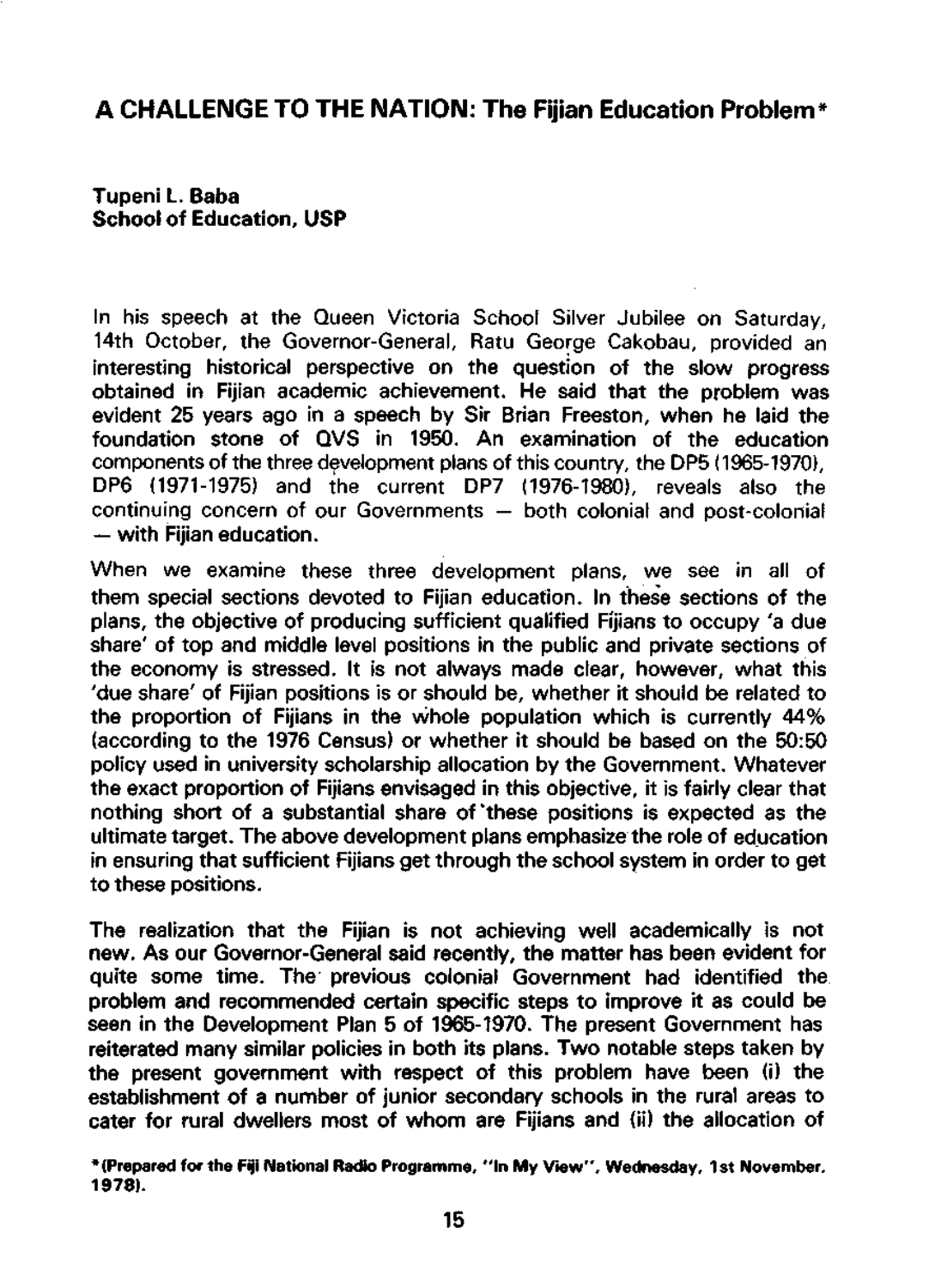tertiary scholarships on a 50:50 racial basis to encourage all deserving Fijians to get higher education.

A lot of other specific 'affirmative actions' had also been recommended from 1960 onwards, such as the need for boarding facilities, the need for frequent inspection of schools, the amalgamation of schools in rural areas to allow for sharing of facilities, and so forth. The yearly reports of the Ministry of Education in the last decade or so are full of such suggestions.

Fiji is now in the eighth year of its independence and yet the so-called Fijian problem is still very much in evidence. In fact it seems to be looming larger and has a habit of getting into the headlines. One could ask: Have we not made improvements in view of all these policies, development plans, annual reports and a royal commission, that have all attempted to deal with this problem?

The evidence suggests that in terms of academic achievements in external examinations, the situation has not improved. The results of the Secondary Entrance Examination, for example, have not shown any improvement in the proportion of Fijians relative to other races passing the examination. Since 1970, the proportion of Fijians passing this examination averages about 35%. The proportion of Fijians passing the Fiji Junior Certificate and the New Zealand School Certificate has also not shown any improvement. The Fijian pass rate for the University Entrance Examination is equally disturbing. Whereas in 1965, 20% of all those who passed this examination were Fijians, the average proportion of Fijians passing the same examination since 1970 is only about 18%.

These results indicate a very high dropout rate of Fijians at the secondary level, particularly after Form 4. At this level, the proportion of Fijians passing the Fiji Junior Examination is about 11 % less than the relative proportion of Fijians in the general population. In the New Zealand University Entrance taken at Form 6, this figure soars to 26%. The above figures indicate that the Fijian child has comparatively little chance of getting through to higher secondary let alone the tertiary level. Certainly, his chances are less than those of his contemporaries. In effect, his chance of getting to Form 6 is three to four times less than that of an Indian child and six times less than that of a Chinese or Part-European. These figures do not indicate any change for the better despite the number of measures suggested and implemented to improve Fijian education.

These figures, of course, do not give the full story. There may be other benefits to the Fijians which have not been considered but in view of the importance of examination results in determining those who pursue tertiary education or those who take up other important positions in the country, they cannot therefore be completely ignored. It could also be said that some wastage is inevitable in any educational system but the occurrence of dis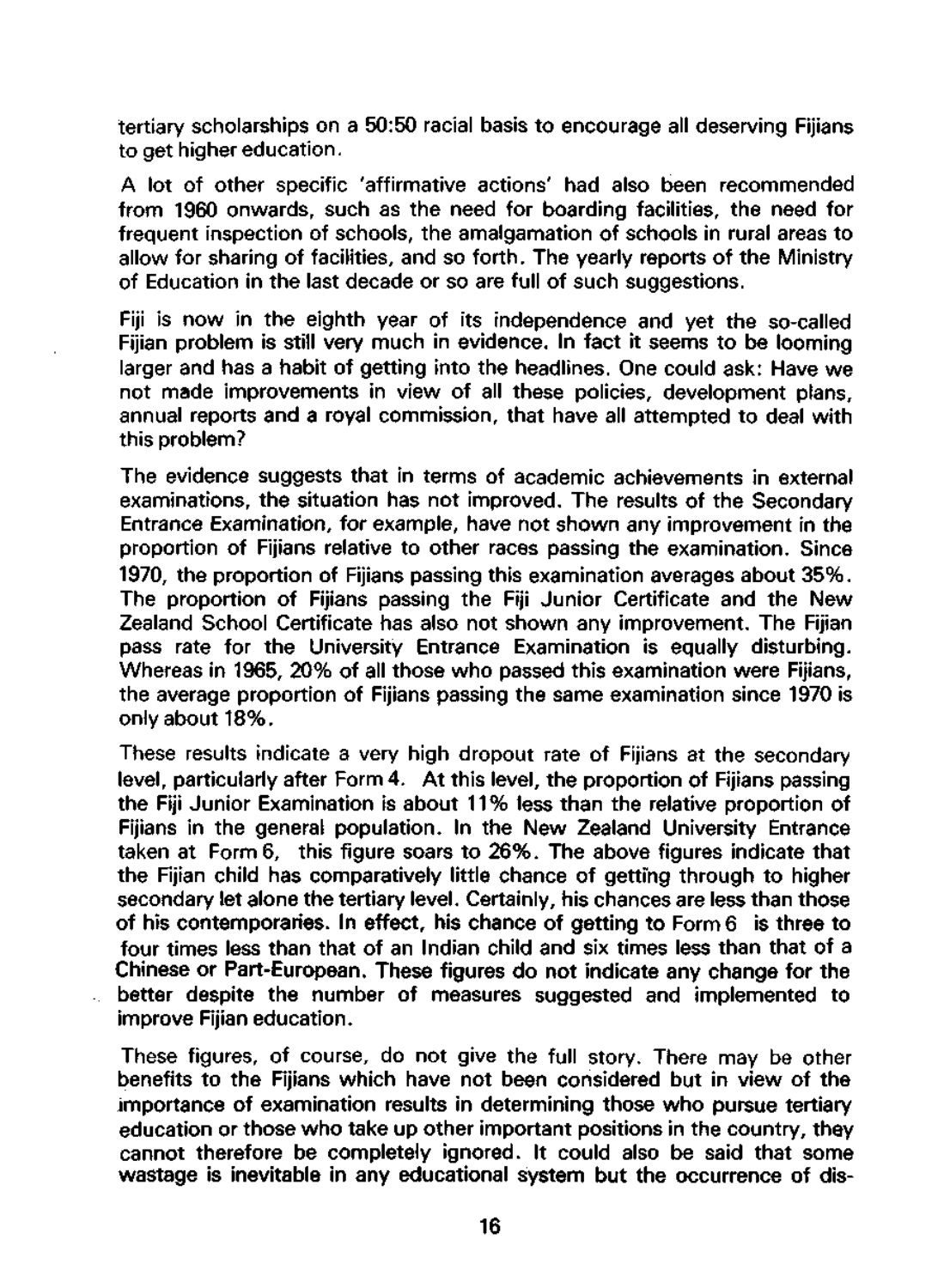proportional dropouts where the proportions of the major populations are nearly equal creates some unpleasant feelings, and we are not unfamiliar with this situation in this country.

There is the danger of over-reacting to such a situation and resorting to short-term measures which instead of alleviating the situation bring about new problems. An example of such a measure is the 50:50 racial policy of allocating scholarships to students at the Foundation year of the University. This policy states that the number of allocated scholarship places for Fijians should be equal to the number of places allocated to all the other ethnic groups put together. In practice, this means that 50% of the places are given to the 18% of the Fijians passing the University Entrance and 50% to the other 82% of pupils from all the other ethnic groups who pass the same examination.

Given such disproportional results in the New Zealand University Entrance Examination, the policy encourages the selection of students from differential achievement groups after which they are placed in a common programme where there are expected to do equally well. As expected, the number of Fijians failing at the University Preliminary II or Foundation level is much greater than the students from the other ethnic groups. In 1977, for example, the overall failure rate of Fijians at this level was.four times greater than that of non-Fijians.

This policy inevitably produces a high failure rate and is wasteful of resources. In addition, it creates a tradition of failure and lack of confidence among Fijians which could, for some, develop into deep-seated complexes. This policy has also received its fair share of opposition from other members of the community because of its blatant discriminating posture. In any multiethnic community, the acceptance of any measure of affirmative action usually depends on the goodwill of other members of the community, a commodity which is not always inexhaustible, and which, if eroded or lost, could hardly be regained. It seems reasonable therefore to expect from those to whom such goodwill is extended, that they vigilantly nurture it and guard against its abuse. In our situation, this means that the Fijians must see it unworthy of themselves to endorse and accept short-term policies that in themselves are blatantly discriminating in their favour. On the surface their non-acceptance of such policy may seem a path to 'quick death' but it is contended here that it would not be so. Once such a gesture is made, it would then become the task of the nation to seek and pursue other viable long-term policies that are worthy and deserving of Fijians.

Many such policies have been quoted but they have not been followed up. Some of these policies have already been suggested in the past development plans, Ministry of Education annual reports and in the Fiji Education Commission Report. The tentativeness of many of these proposals indicates that there was never any real effort made to implement them. Hardly any has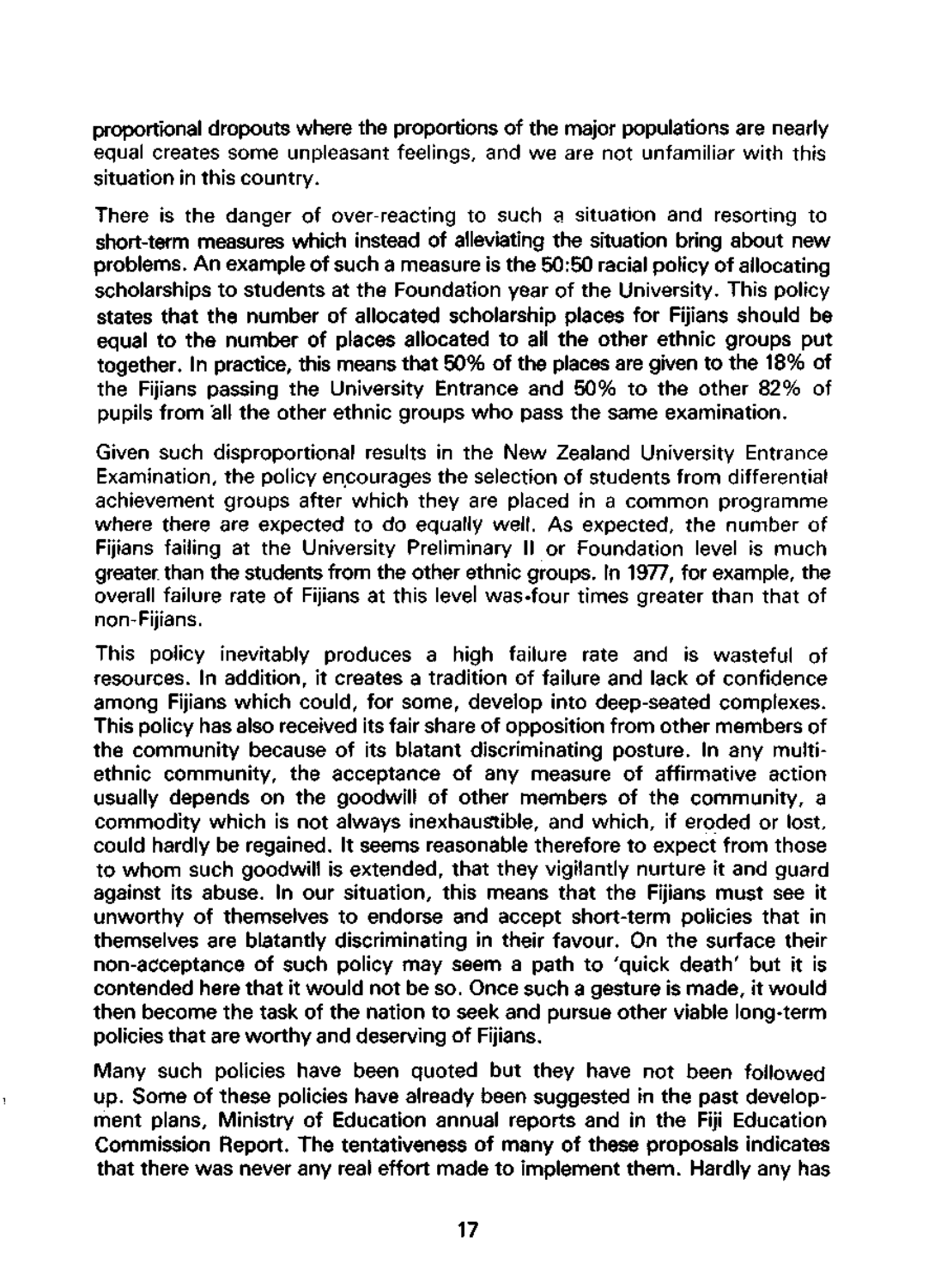been subjected to extensive research within this country despite the fact that the successful resolution of this national problem could decide the extent to which we will continue to share this piece of earth harmoniously together as a multi-ethnic society.

What should then be the basis of new national policies on Fijian education? An examination of the Fijian dropout position indicates that the bulk of the Fijian pupils drop out at the end of Form 4. This would indicate that the majority of the dropouts leave after having failed the Fiji Junior examination. The majority of Fijian students who drop out at this stage attended the new secondary schools in the rural areas as against those who attended the well-established Government and urban schools. It would seem therefore that an improvement of the quality of the junior secondary schools in the rural areas could be an important step in improving this situation. This might call for some restraint in the present expansion policy of the Government to allow for consolidation and qualitative improvements.

Studies in other developing countries indicate that the quality of an institution is a significant factor in education achievement, particularly where the home does not offer a conducive educational environment. A recent study by Harris (1975), on factors influencing educational achievement in the sixth form in Fiji, also indicated that Fijians who succeeded in the sixth form were usually those who received' their education in schools of good academic record.

It would also be necessary to examine further which are the critical factors that produce an institution of quality. One factor that has often been suggested in Fiji is the existence of boarding facilities. Harris, in her study, also identified this as an important correlate of achievement at the sixth form for Fijian students. Another factor relating to equipment and books is also important. A related exploratory study by Elley and others (1978) of USP indicated the existence of a relationship between the number of books in a library and the reading ability of pupils in Fiji schools.

The above studies are still exploratory and they represent possible avenues of research which if indicated and consciously supported could have an interesting bearing on policies to improve the quality of education in the rural areas. Many other factors which appear to be significant and which could also be examined are those of teacher quality, quality of administrative support, school location, factors relating to home background and achievement motivation, competency in English, etc. These are mentioned only to indicate the kind of tasks that could be done if the nation intends to pursue a long-term policy that would be more acceptable to the whole community and more effective in improving the quality of Fijian education.

Even in the short term, other less blatantly discriminating policies could